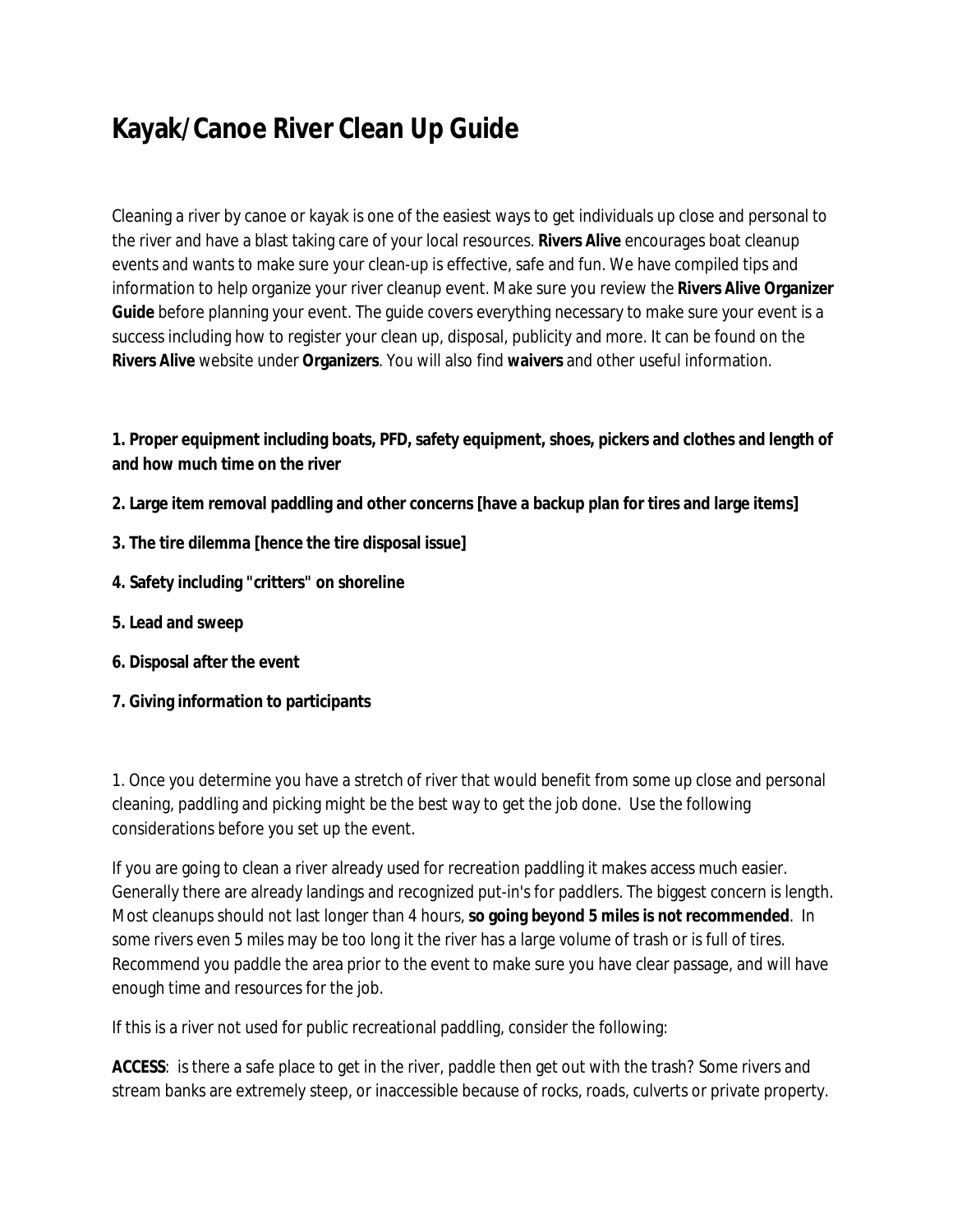The general rule of navigation, if you can't float the boat you most likely should not attempt to clean it by kayak/canoe. Some areas are good candidates but run through private property. Respect private property. You need to get permission before you attempt to paddle on someone's private river. Property rights vary but in GA the owner of the bank owns to the middle of the river and yes you will be trespassing if you step out of your boat, even if it is to get a piece of trash.

Check with the owner, not only may they give you access they may help with a parking area or an easier entrance to the water. They may even help with trash disposal.

Once you have determined the river can be paddled and you have a place to get in and out, you need equipment and support. If the river is paddled by the general public there most likely is an outfitter who rents boats and runs shuttles. Checking with your local canoe clubs (Georgia Canoe Association, Atlanta Area Paddlers, Georgia River Network, Riverkeeper, river groups, Google) will help you find support. These groups may want to help your efforts and provide equipment so it is important to get as many groups involved as possible.

If you can find a local outfitter, most care deeply about the river and want to help protect it and keep it clean. All may not offer free boats, shuttles and even help with disposal but most will discount services for cleanups. They may be more willing to rent/lend canoes then single boats. Canoes are great trash barges and can hold 2 people so this may be the way to go. Try and schedule so your event so it is not conflicting with the outfitters business like middle of the day Saturdays during the summer. If you work with them and their schedule you will find them much more willing to help. Remember the outfitter is in business to make money, so any help with shuttle tips and "passing the hat" around is greatly appreciated and will make a willing partner for future events.

If the people helping you have their own boats it solves a lot of problems. You can use an outfitter for shuttle service, it greatly improves event set up speed and solves many logistical issues.

If there is no outfitter, you may be able to borrow boats from local schools, camps, river groups and even local county outdoor programs. Look for a mix of canoes and single kayaks. This will give you trash barge canoes for all the trash and larger items and small boats to get into tight places for trash along the riverbanks.

If you do not have an outfitter shuttle, you must provide your own. This is sometimes the most difficult part. Boats must be taken and left at put-in, riders (non-vehicle drivers) stay with boats, drivers all drive to take out. As few as possible vehicles return to put-in with as many drivers crammed in as possible. The drives who returned to put-in will need a ride back to vehicles after event.

All boating participants should have the following: **boat** single or tandem, **Personal Flotation Device**  (LIFE VEST) to be worn at ALL TIMES, proper clothing and shoes along with collection bag and basket which are outlined below.

**BOATS**: If you are taking new boaters on the river, some for the first time you want to make sure everyone is safe. Many outfitters use "sit on top" kayaks. They are extremely stable, easy to remount if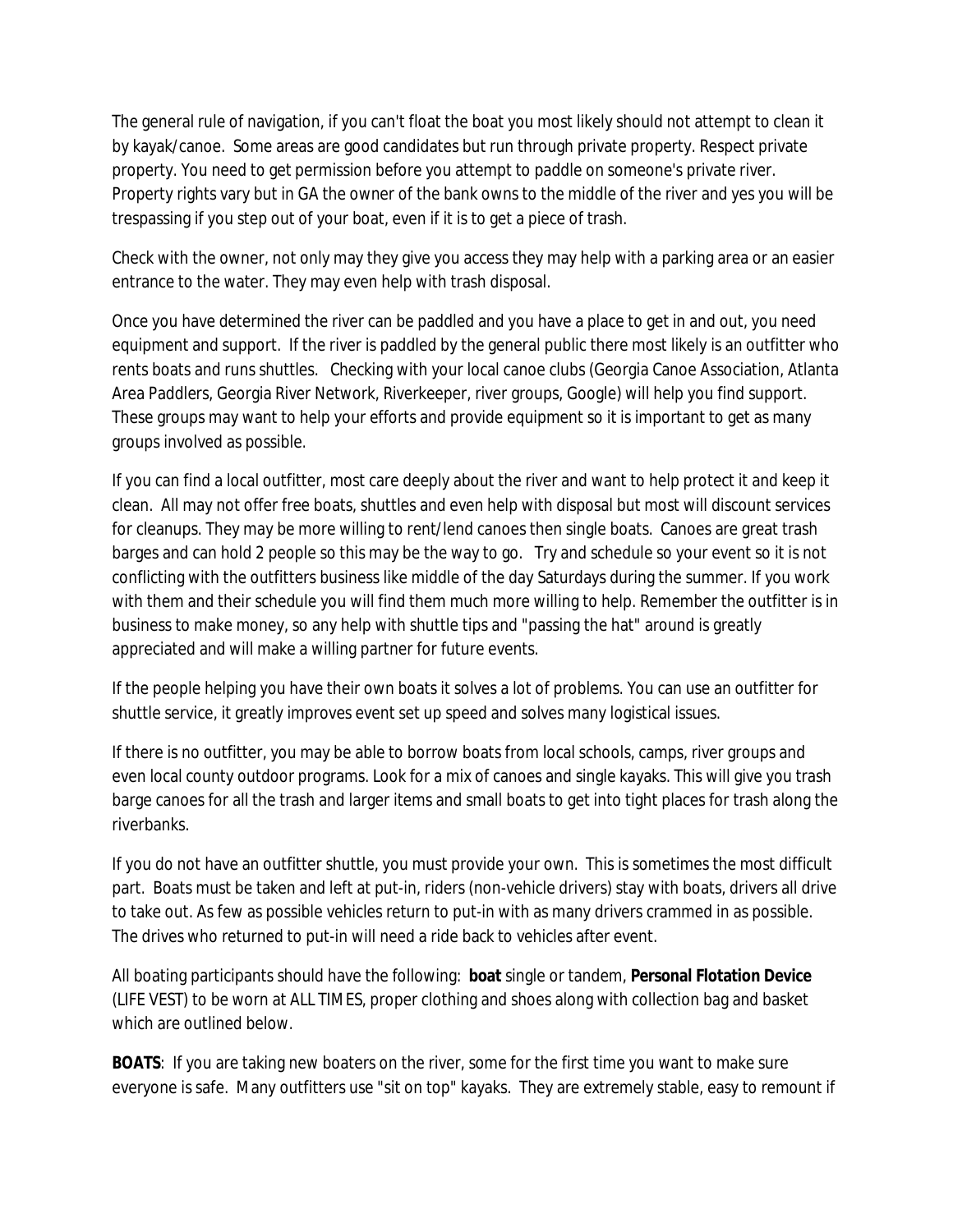you swim and can hold trash. These are excellent for trash clean ups, and good for new paddlers. You should not attempt to have a paddle clean up with all inexperienced paddlers. You need experienced boaters for safety. If you want to clean up tires, large items and even large amounts of trash, having canoes is a must. It is almost impossible to balance a tire on a kayak for any distance especially if any maneuvering is involved.

**PFD:** All participants must sign a waiver. You are taking people on a river in a boat to pick up potentially heavy, sharp and especially dirty items**. All participants must wear the life vest (PFD) at all times.** 

**CLOTHING/SHOES**: If you have never been paddling, you don't know what to expect or wear. Assume your participants have not been paddling. Nylon quick drying clothes and shoes that will **not** come off in the water is important. Gloves usually get in the way and are difficult to use, leave them. Tell your participants to bring an extra set of clothes for the trip home. Assume they will get wet and dirty. Taking a group of rookie paddlers down a river in winter is not advisable unless you make sure you have plenty of warm clothes changes for swims. **NO FLIP FLOPS**. Besides the fact they do not protect your feet, they are easily lost.....you will be picking them up as trash on any river used for recreation. Remind people no cell phones and cameras that are not waterproof....bring extra dry bags for the rookie paddler's stuff.

# **2. LARGE ITEMS**:

You need to make a policy statement about large/heavy/dangerous items before the trip begins in the safety briefing. There is great desire to get large items like sunk boats off a river, but only if everyone is safe. You also need to determine if the item will take too much time. If it takes you 3 hours to break up an item for removal, and you still need to paddle 4 miles to the take out you might have an issue. I usually decide an "end" time, like 10:00 start to 2:00 everyone should be off the river. If you have time to safely work the item, great, if it will take too long, or become a navigation hazard if you start to remove it and not finish, leave it for another time.

**3. TIRES**: Because individuals are "charged" to dispose of tires, they have become a disposal issue. They have also been used as ecological habitat for many species before it was determined to be environmentally unacceptable. Most rivers that have public access have tires. You need to determine if they should be removed. If you can get the tire with little effort, requires little excavation or soil/stream bank disturbance please remove it. If you need a shovel and lots of time to remove it, leave it. The soil disturbance is much more harmful to the waterway then the tire. Tires **cannot** be put in a general garbage dumpster, it is illegal for the landfill. They must be taken to a tire recycler or picked up by the county/city for recycling.

## **4. SAFETY, CRITTERS AND OTHER HAZARDS:**

Safety should be a priority so it is important to make sure everyone follows some basic safety rules. All participants must sign a **waiver** and wear a **PFD** at all times. There should be a short safety briefing before the event. **American Canoe Association** [www.aca.com](http://www.aca.com) has website paddling safety points, trip preparation and planning, cold water issues and even guides for rescue. They also offer trip insurance for groups and events. To see the Top 10 Safety Tips follow the link below.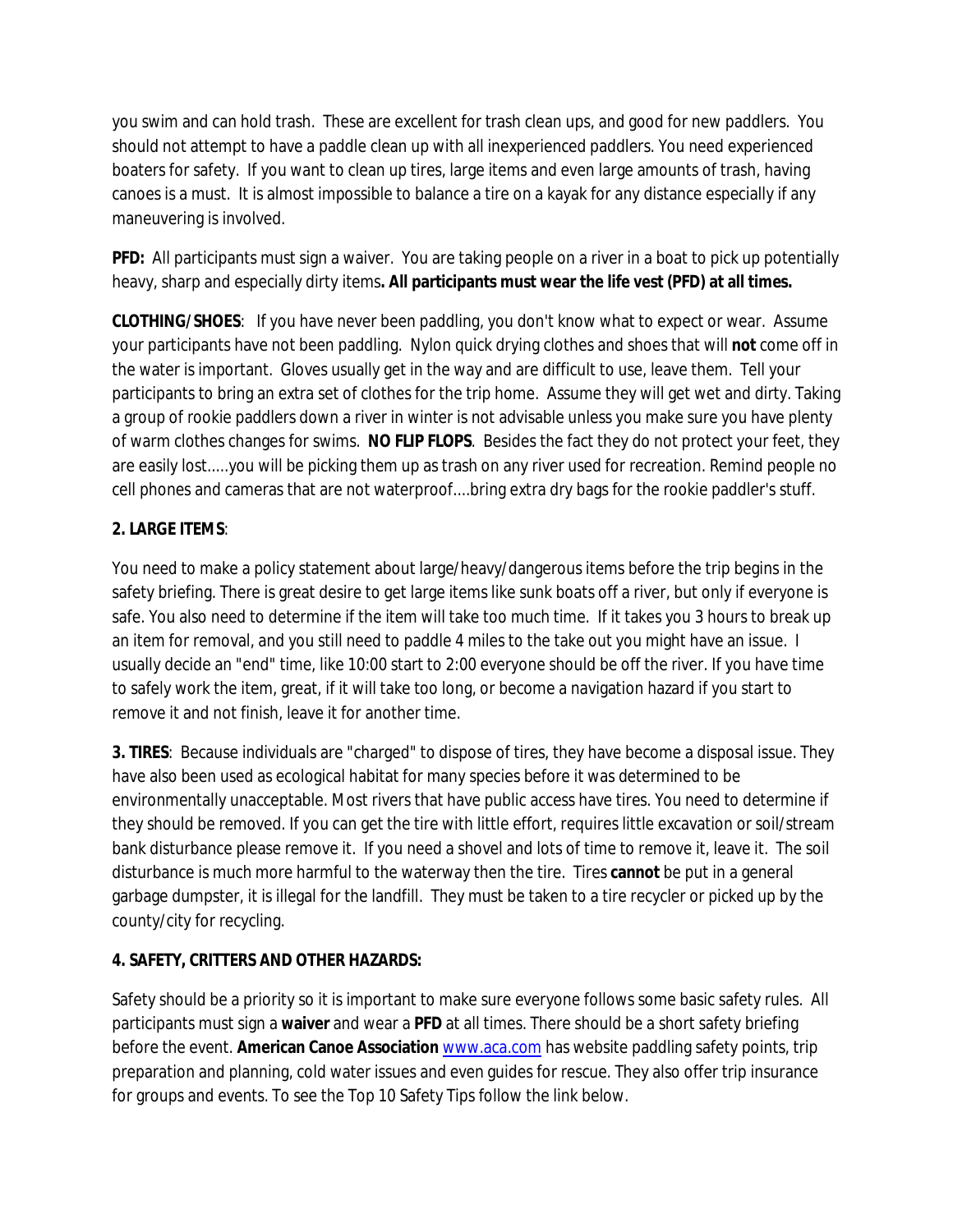## [https://aca.site-ym.com/?page=Top\\_10](https://aca.site-ym.com/?page=Top_10)

 Make sure someone has a cell phone so emergency services can be called if necessary. . Have a head count before you leave, make sure everyone knows the take out, buddy system and take the waivers with emergency information **WITH YOU** on the river. The information does no good if it is in your car while you need it on the river. Make a firm head count before you leave and make sure everyone gets out of the river at the end.

**FIRST AID**: Team Leader should have a **first aid kit**. Besides band aids and antiseptic for minor cuts and scrapes preparing for stings is also a good idea. Make sure to ask participants if they are allergic to bee stings and if they are prepared with the proper antidote. Any major injuries should be treated by professionals by calling 911.

 The river is home to many creatures, and they don't understand you are trying to make their home more beautiful. Some of them have even made the trash their home so you need to be careful when picking up trash in and along the river. If you have access to **garbage pickers**, they are excellent tools on the river to reach and retrieve trash. To guard against pickers becoming trash when dropped (and they will be) a small piece of Styrofoam noodle duct taped around the picker will make sure they float. Besides grabbing the trash a picker gives you the opportunity to touch the trash with something besides your hands. Snakes, bees, spiders, frogs and other creatures might be under or around anything you find so be careful.

We use **plastic laundry baskets** bungee corded to our boats to hold the trash. It gives kayakers a place to put cans, bottles, balls and other small pieces until you can bag and dispose or transfer to a canoe so you can retrieve more. It also potentially keeps creatures out of the cockpit of the kayak.

**Mesh bags** (potato bags) are also excellent for river cleanups. Because they don't hold water they help lighten the load and can be recycled for reuse if you are careful. We order 200 at a time to save money and share with other groups. Suppliers:

Paddle Sport Warehouse [www.paddlesportswarehouse.com](http://www.paddlesportswarehouse.com).

Uline products :

[http://www.uline.com/BL\\_5588/Mesh-](http://www.uline.com/BL_5588/Mesh)Bags?pricode=WQ887&gclid=CO3L\_PD2ubECFQPznAodbiMAqA

**5. LEAD AND SWEEP**: You need a have a complete safety briefing before anyone get into the water. A Kayak/Canoe safety briefing list is included in this packet. You want to make sure everyone is safe, and has fun. One of the most important safety tips for cleanups is having a lead boat and a sweep that know the river. All other boaters are in the middle, the group stays together. If you have a lot of experienced boaters you can take more inexperienced people. Have a head count before you leave, make sure everyone knows the take out.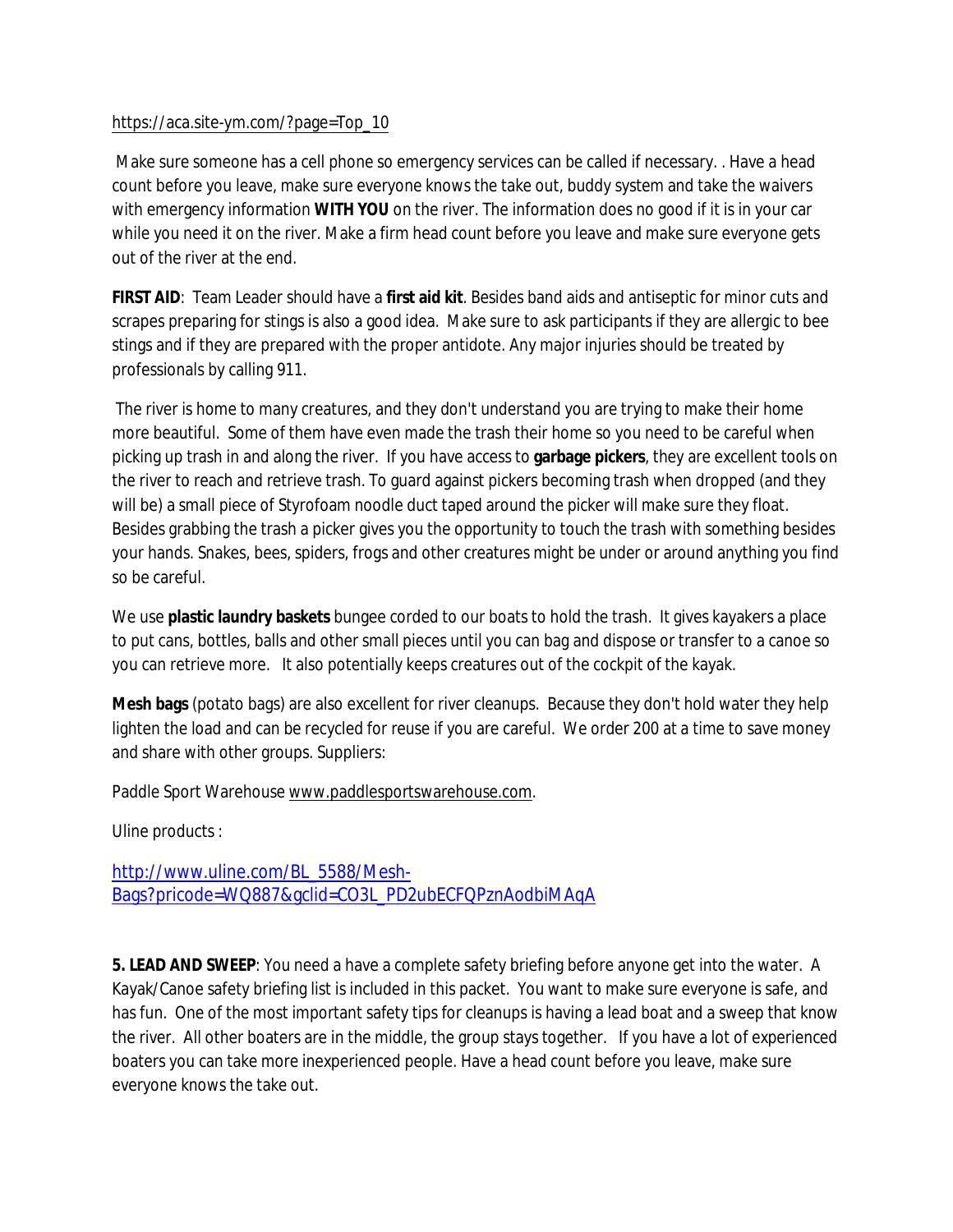**6. DISPOSAL:** Once you get the trash to the take out you need to figure out how to dispose of the trash from your haul. You need to determine this before you start the cleanup, have a plan. Large events with many people may need dumpsters, smaller event might just require someone's pick up. If you can partner with your local city and county workers, Clean and Beautiful affiliates or park officials it makes getting trash support much easier.

A few days before the event, it is a great idea to check with all your partners and participants to make sure all is in place and people know when and where to show up. Below is an example of an email sent out to participants before a cleanup event on the Chattahoochee River. Your communications should be specific to your event. If a participant is borrowing equipment (boat) or expected to bring essential items to the events make sure you have cell phone numbers so you can contact them if you have issues the day of the event.

Make sure you post your event on the Rivers Alive website. Because kayak clean ups require boats and other equipment you might want to make it a private event to control the participation and not have people just "show up" expecting boats and gear. Make sure you give your results after the event to Rivers Alive and post those important event photos!

## **EXAMPLE OF PARTICIPANT INFORMATION EMAIL:**

Thank you for volunteering for the June 2nd Clean the Race Course Paddle Cleanup! Please review the details below.

#### **WHERE TO MEET AND WHAT TIME:**

We will be meeting at Garrard Landing at 8:30am Saturday, June 2nd. Please be prompt!

The address is: **8100 Holcomb Bridge Road, Alpharetta, GA.** The entrance is the same as the John's Creek Environmental Campus.

**Shuttling:** Once we meet at Garrard Landing, we will unload all boats and equipment. Drivers (only drivers) will take their cars to Azalea Drive (the takeout) and park their cars. I'll have driving directions for you. (Passengers will remain at Garrard Landing with the boats.) We will then carpool back to Garrard Landing - using vehicles that can accommodate the most people.

**Schedule for the day:** Our estimated time to start paddling is approx 9:30am. Folks, this is about 5 miles and typically a 2-3 hour paddle trip. But when you factor in cleaning, well, then it quickly turns in to a